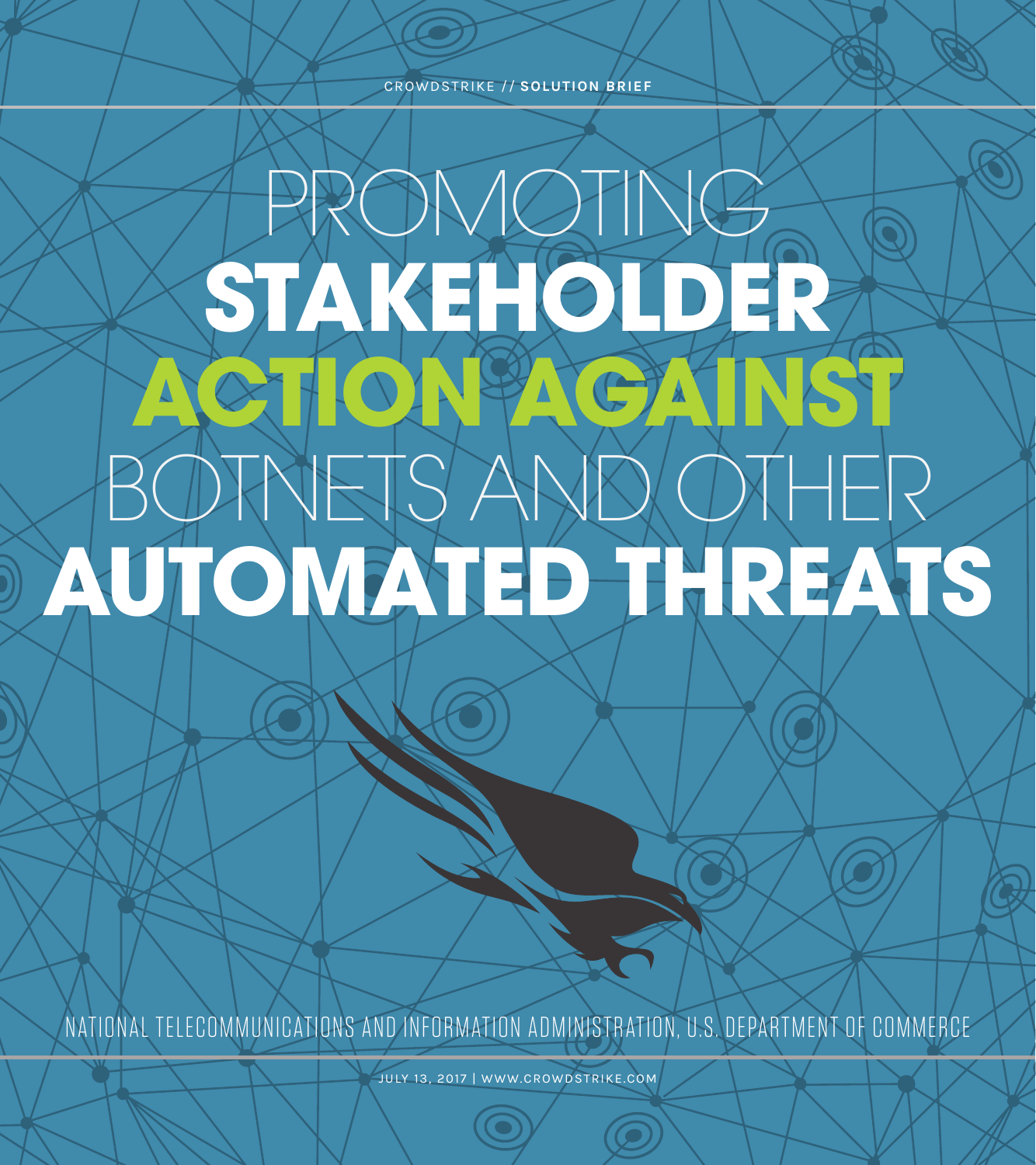

#### **I. BACKGROUND**

In response to the U.S. Department of Commerce, National Telecommunications and Information Administration's (NTIA) Request For Comment (RFC) on *Promoting* Stakeholder Action Against Botnets and Other Automated Threats [1], CrowdStrike® offers the following views. We commend the focus on this critically important issue in the May 11 Presidential Executive Order on Strengthening the Cybersecurity of Federal Networks and Critical Infrastructure [2] and this follow-through effort. The articulated intent, to "lead an open and transparent process to identify and promote action by appropriate stakeholders to improve the resilience of the Internet and communications ecosystem and to encourage collaboration with the goal of dramatically reducing threats perpetrated by automated and distributed attacks (e.g., botnets)" is timely and appropriate.

As a leading provider of cybersecurity threat intelligence, services, and endpoint protection software, CrowdStrike has a unique vantage on this topic. The organization has assisted in multiple botnet investigation, disruption and takedown efforts, notably against the GameOver Zeus and Kelihos botnets [3] and actively monitors emerging threats along these lines. Some of the lessons learned during those efforts are captured herein. This comment does not seek to address every issue raised in the RFC; it is limited to areas for which CrowdStrike may offer particular insights.

### "Eight out of 10 attack vectors that resulted in a successful breach used fileless attack techniques."

Source: CrowdStrike Cyber Intrusion Services Case Book

#### **II. QUESTIONS**

1. WHAT WORKS: What approaches (e.g., laws, policies, standards, practices, technologies) work well for dealing with automated and distributed threats today? What mechanisms for cooperation with other organizations, either before or during an event, are already occurring?

Most counter-botnet efforts involve cooperation by an ad hoc group of law enforcement, technology, cybersecurity, research, nonprofit and academic organization representatives. The composition of these groups and their membership changes depending on the specific threat, but a few entities with highly specialized expertise or that hold a privileged place in the IT ecosystem are often represented. These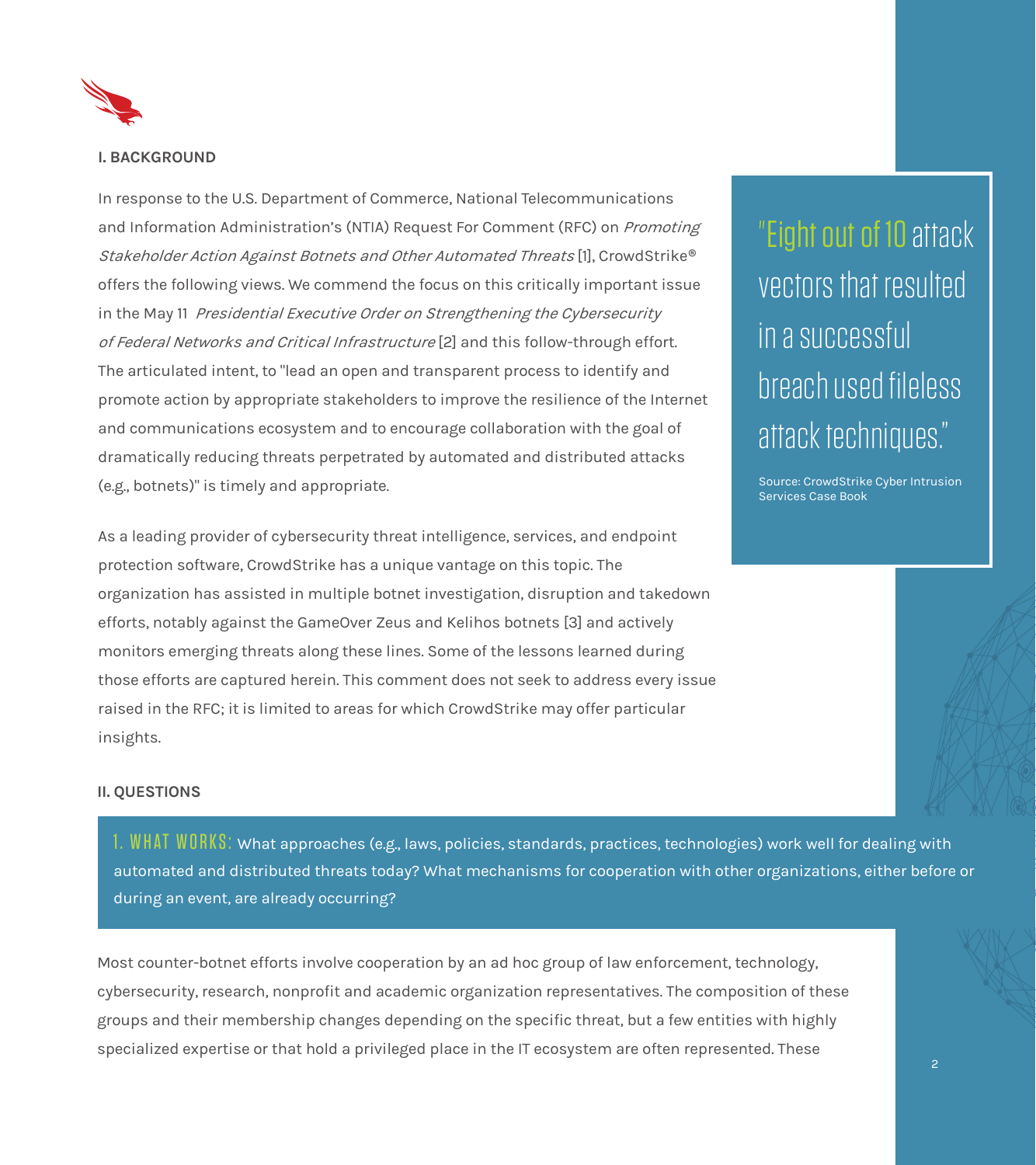groups are agile — quickly organizing actors with relevant skills, authorities, equities and insights to tackle a botnet.

Such ad hoc groups usually are informal, and trust is established on the basis of introduction or affiliation. From participants' points of view, essential elements include discretion, a clear objective, equitable contributions across membership, and interaction in the context of a peer relationship. Nongovernment members generally participate on a pro bono basis. These entities are among the clearest positive examples of functional cybersecurity information sharing and public-private partnership.

Botnets are often quite unique, and addressing the most sophisticated ones requires comprehensive analysis and cooperation from a broad group of stakeholders. Takedown efforts may require seizure, dismantlement or disruption of command and control (C2) mechanisms, and must be carefully sequenced. Mistakes and failures could compromise the operation and hobble future efforts, so execution tends to be slow and deliberate.

 $2.64$ PS: What are the gaps in the existing approaches to dealing with automated and distributed threats? What no longer works? What are the impediments to closing those gaps? What are the obstacles to collaboration across the ecosystems?

Without concerted action, the botnet problem will not be solved in the near term, as law enforcement and the security community lack the incentives and resources to respond to every instance. Botnets often exploit common vulnerabilities, so successfully combatting one botnet may mean its nodes are later simply compromised by a different botnet. Therefore, resources and efforts should be carefully prioritized. Factors like virulence, application or potential application for malicious ends (e.g., observed usage in severe distributed denial of service (DDoS) attacks is more urgent than usage for SPAM distribution), or persistence might inform prioritization schemes. Moreover, there should be a process for expediting community efforts to combat particularly dangerous examples.

Unfortunately, security talent is not evenly spread across affected industry sectors, therefore impairing botnet response capabilities. Additional dedicated investigative and prosecutorial resources with subject matter expertise and a clear mandate would help regularize counter-botnet activities and help increase success rates.

At present, no entity has the mandate or capacity to help remediate compromised machines. Common  $\overline{\phantom{a}^3}$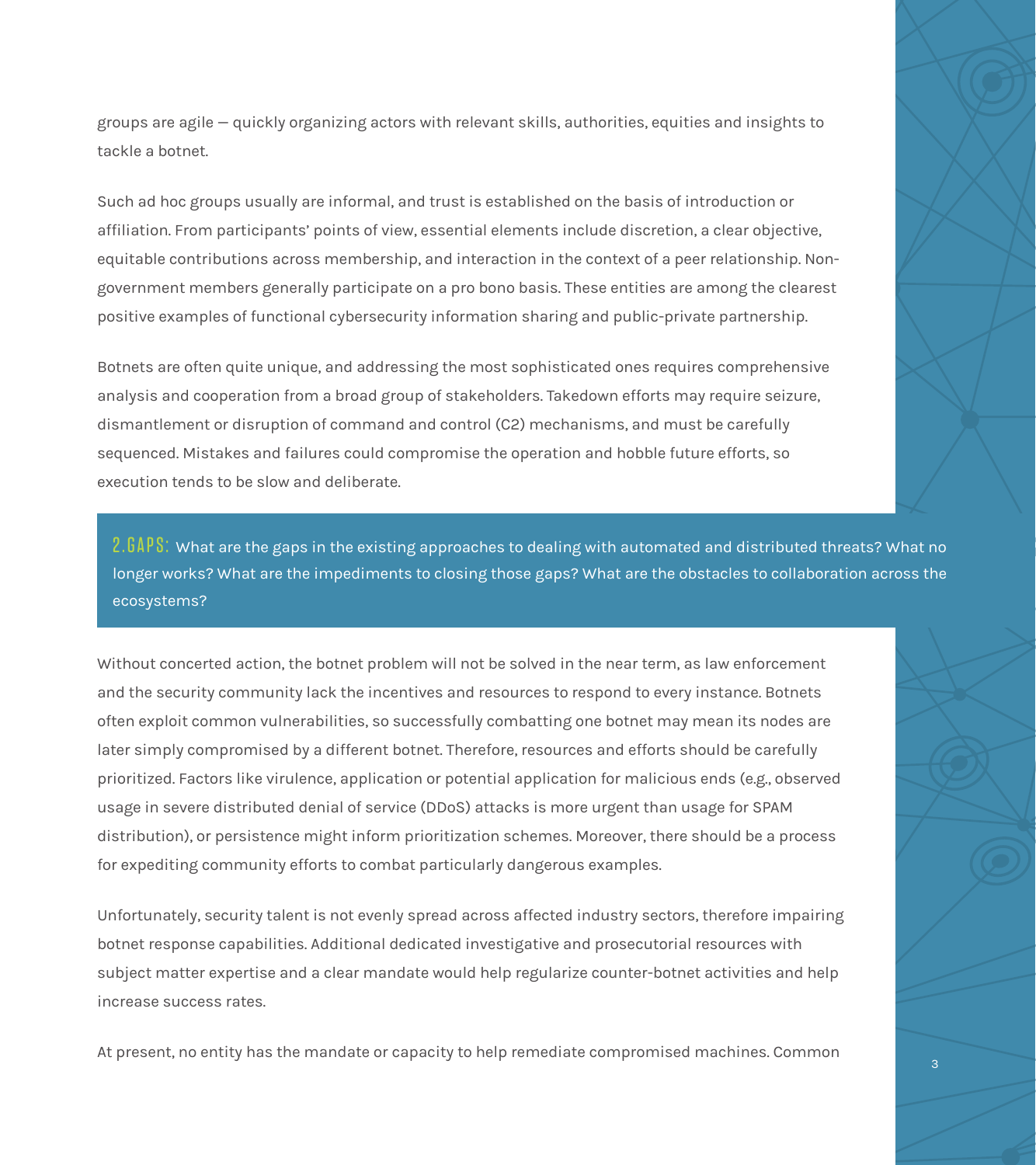practice is to notify Internet Service Providers (ISPs) when Internet Protocol (IP) addresses they serve are associated with botnets, and they in turn notify the victims. This notification process is handled differently throughout the ecosystem, but it is clear that many machines are never remediated. Universal botnet reporting protocols, victim notification processes and expedited network mitigation techniques are necessary to ensure botnets cannot wreak sustained havoc like today's ad hoc responses to an automated threat.

3. ADDRESSING THE PROBLEM: What laws, policies, standards, practices, technologies and other investments will have a tangible impact on reducing the risks and harms of botnets? What tangible steps to reduce risks and harms can be taken in the near term? What emerging or long-term approaches may be promising with the addition of more attention, research and investment? What are the public policy implications of the various approaches? How might these be managed, balanced or minimized?

CrowdStrike proposes that the security and law enforcement community bring more energy to this fight. A serious commitment from law enforcement and the security community to attempt to take down one botnet every week would be a "game-changer." Moreover, it should be the policy of the U.S. government to deny a safe haven to botnet operators on U.S. internet infrastructure, such as U.S.-based web hosting companies. These goals are ambitious relative to the status quo, but not impossible. Ultimately, focusing on such initiatives would provide a powerful organizing principle for decision-makers across government and industry, going well beyond botnets and automated threats to catalyze a seismic shift in cybersecurity.

The future of botnet prevention and broader cybersecurity is dependent upon shifting security responsibilities away from vulnerable end-user victims to those best able to help. It is necessary to enhance centralized mitigation efforts, but the problem must be addressed at all levels. Specific to infrastructure, it is critically important for network operators to heed the security community's call for the adoption of anti-spoofing measures such as BCP38, BCP84 and SAC065 to prevent source address spoofing, which plays a significant role in denial of service (DoS) reflection and amplification attacks. For end users, vendor-managed, next-generation endpoint security solutions, like the CrowdStrike Falcon® platform, can leverage advanced endpoint detection and response (EDR), machine learning (ML) and managed threat hunting to detect and defeat adversary activity without relying on the end user to patch software, quarantine malware, or report suspicious machine behavior. This is particularly important because not all botnets have an architecture or C2 that is susceptible to a centralized means of dismantlement. Peer-to-peer (P2P) botnets, for example, present unique challenges in this regard.  $44\overline{4}$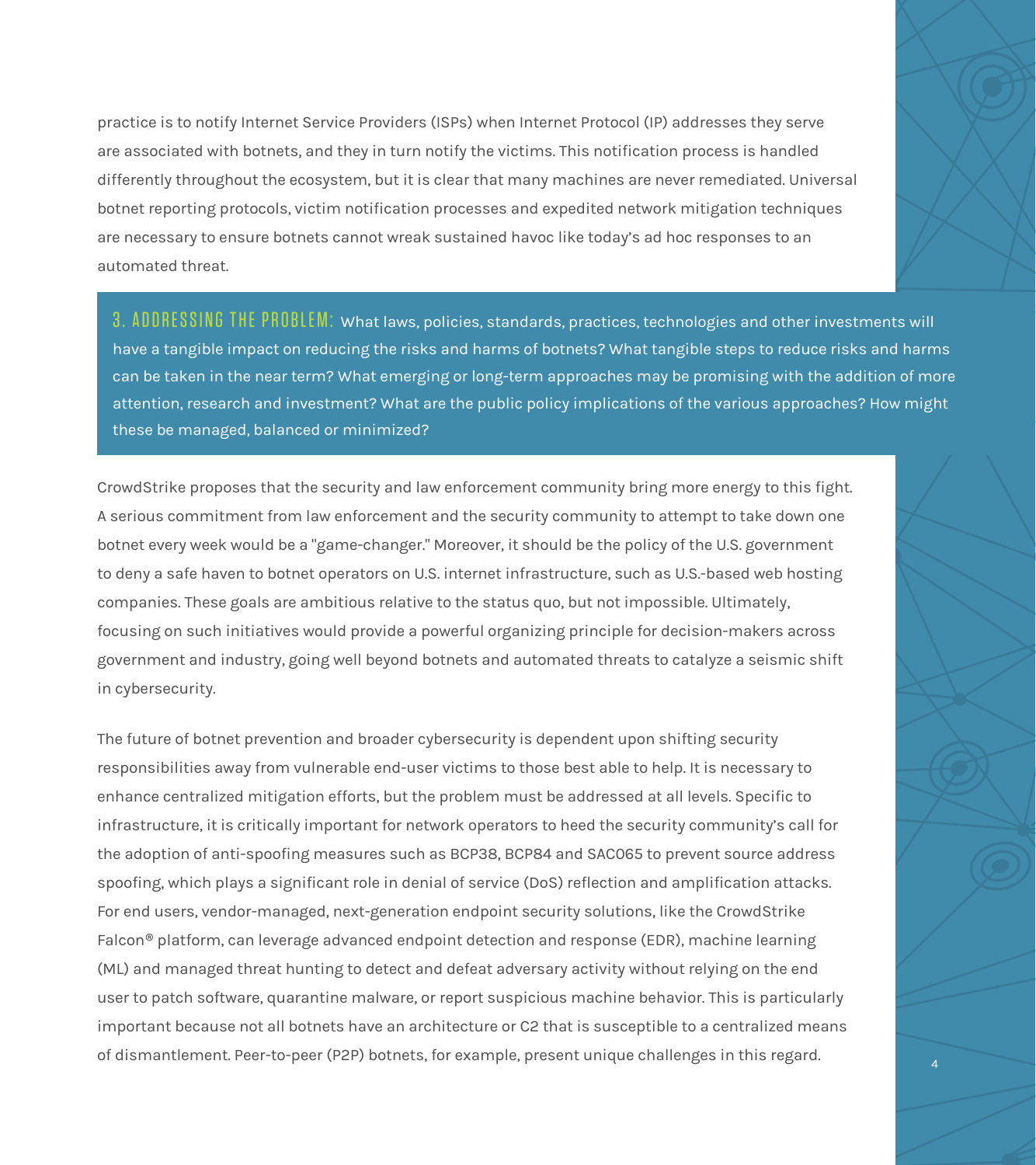Recent gains in traditional endpoint protection soon may be offset by the adoption of vulnerable internet of things (IoT) devices. This is a complex phenomenon in and of itself but one for which the threat vector may be mitigated by injecting transparency into the marketplace. For example, the use of device security ratings may inform consumers as they make their purchases. Equipped with such information, major retailers might consider flagging items that appear to have poor security, or not carry them at all, in order to enhance vendor accountability for enhanced security practices.

4. GOVERNANCE AND COLLABORATION: Which stakeholders should be involved in developing and executing policies, standards, practices and technologies? What roles should they play? How can stakeholders collaborate across roles and sectors, and what should this collaboration look like in practical terms?

Botnets affect a wide range of stakeholders, from internet infrastructure providers such as ISPs, domain name registries, registries and hosting providers to victimized individuals and organizations unwittingly providing attack vectors, as well as responding law enforcement organizations. These stakeholders can be flexibly incorporated into the ad hoc working groups that exist today. Most major organizations have formal security teams that can coordinate, although maturity and capacity vary greatly across different organizations. The ability to bring new organizations into the fold is important because, for example, new web services or platforms are frequently leveraged by botnets for C2, and coordinating with a newly-implicated firm's security team may be essential for a successful takedown effort. From the stakeholders' vantage point, expertise — and in the case of government stakeholders specifically, authorities — are generally varied and specific enough to minimize the need for formal roles.

From an institutional standpoint, the absence of a standing organization may hinder process formalization or compromise the capture of institutional knowledge. To these ends, there is probably room for a strengthened architecture for counter-botnet efforts. Previous "lessons learned" documents and papers summarize a variety of different options for how to achieve this, and some existing entities hold informal leadership roles in this space. Enhanced capacity to maintain current points of contact, strengthen relationships between stakeholders, develop institutional knowledge across disparate efforts and allocate resources would help. This may require additional resources.

#### 5.POLICY AND THE ROLE OF GOVERNMENT: What specific roles should the Federal government play? What incentives or other public policies can drive change?

The most important thing the federal government can do in this area is to approach the issue with more urgency (e.g., to carry out one major takedown per week as proposed above). Within the interagency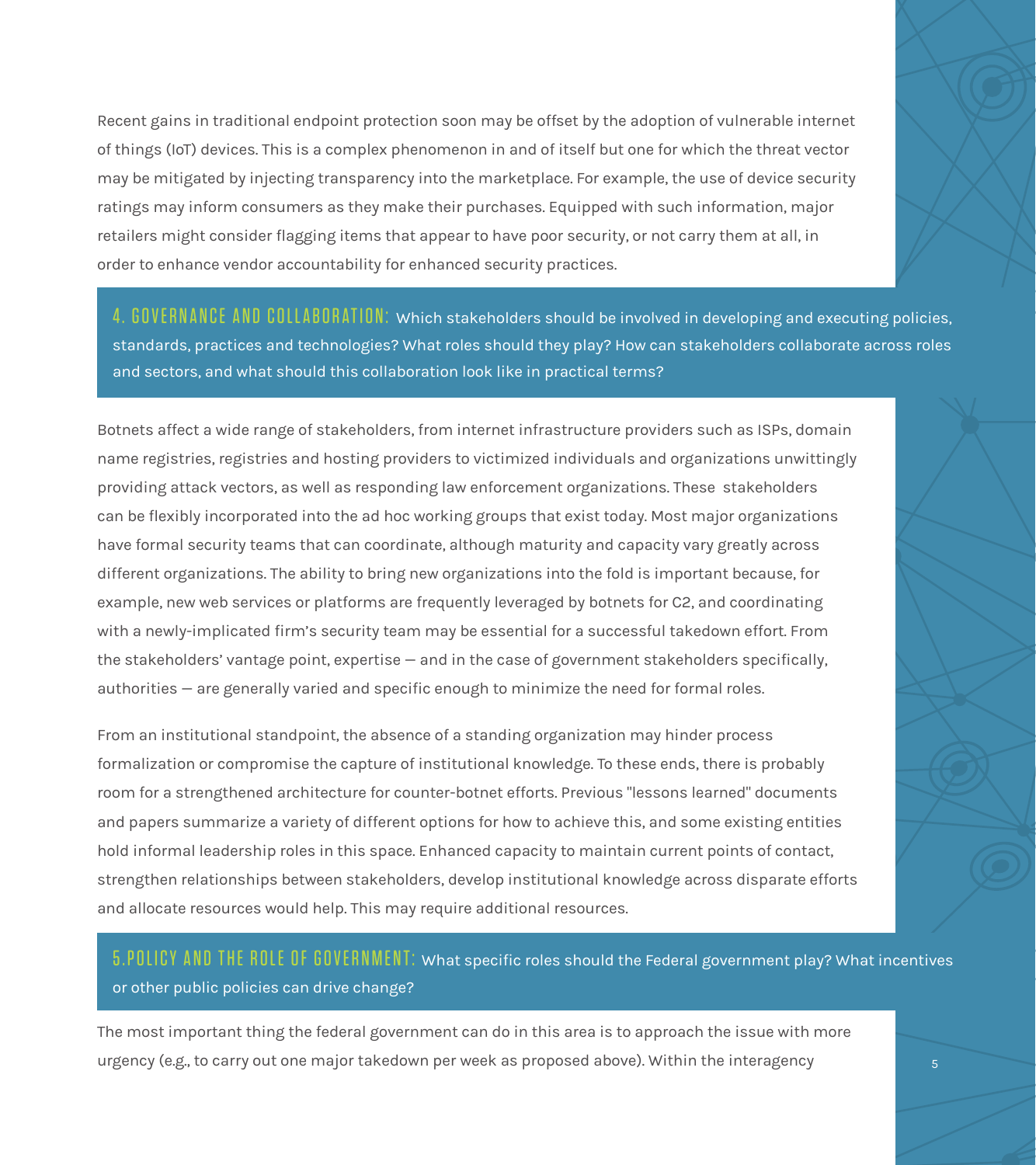process, relevant government entities should be tasked to report on what it would take to meet this operational tempo. Those answers should inform institutional changes, a review of relevant authorities, resourcing questions and so on. From the government's perspective, another incentive to move more aggressively would be to head off periodic instances of vigilantism, which have the potential to erode norms, cause damage or create strategic instability.

Balancing a more aggressive counter-botnet policy against the need to dedicate resources toward combating other threats, like targeted intrusion activity, is critically important. Achieving a policy this ambitious therefore requires "scaling up" investigatory talent at the government's disposal. This can be achieved through enhancing the existing federal workforce or supplementing it. Effectively leveraging outside expertise is important, particularly given that many private institutions are willing to cooperate with and assist these efforts on a pro bono basis. Notably, cybersecurity information-sharing concerns are abated in this context, where questions of liability and competition issues, part and parcel of targeted intrusion activity, do not apply.

As in other areas, attribution plays an important role in combating botnets. The ability to hold perpetrators accountable is key to meaningful change. For example, the fourth attempt to disrupt the Kelihos botnet was ultimately successful because the criminal actor was arrested in tandem with a technical operation. Even targeted publicity against bad actors is useful. The FBI's "Cyber's Most Wanted" program is a powerful example of how to increase the costs to perpetrators even as they remain inaccessible to law enforcement. Rewards appear to be underutilized in this context. The \$3 million offered for information leading to the arrest and/or conviction of Evgeniy Bogachev [4] of the GameOver Zeus botnet complicates his efforts to travel internationally, utilize the international financial system and participate in the loosely affiliated criminal networks common in high-end cybercrime schemes. More broadly, it is important to focus on extracting intelligence from and disrupting criminal coordinating ecosystems.

The federal government should utilize its significant purchasing power to incentivize better security practices and technologies from all industries. Specifically, the federal government can incorporate antibotnet best practices and state-of-the-art cybersecurity standards into its purchase requirements for software and hardware, such as endpoints, routers and any devices that could serve as a botnet attack vector. A concerted, focused effort to increase and enforce such standards can have a positive impact on the cybersecurity posture of industries and contractors seeking government business, thereby more broadly providing positive externalities to non-government consumers. However, recent history, **600 me** 60<br>6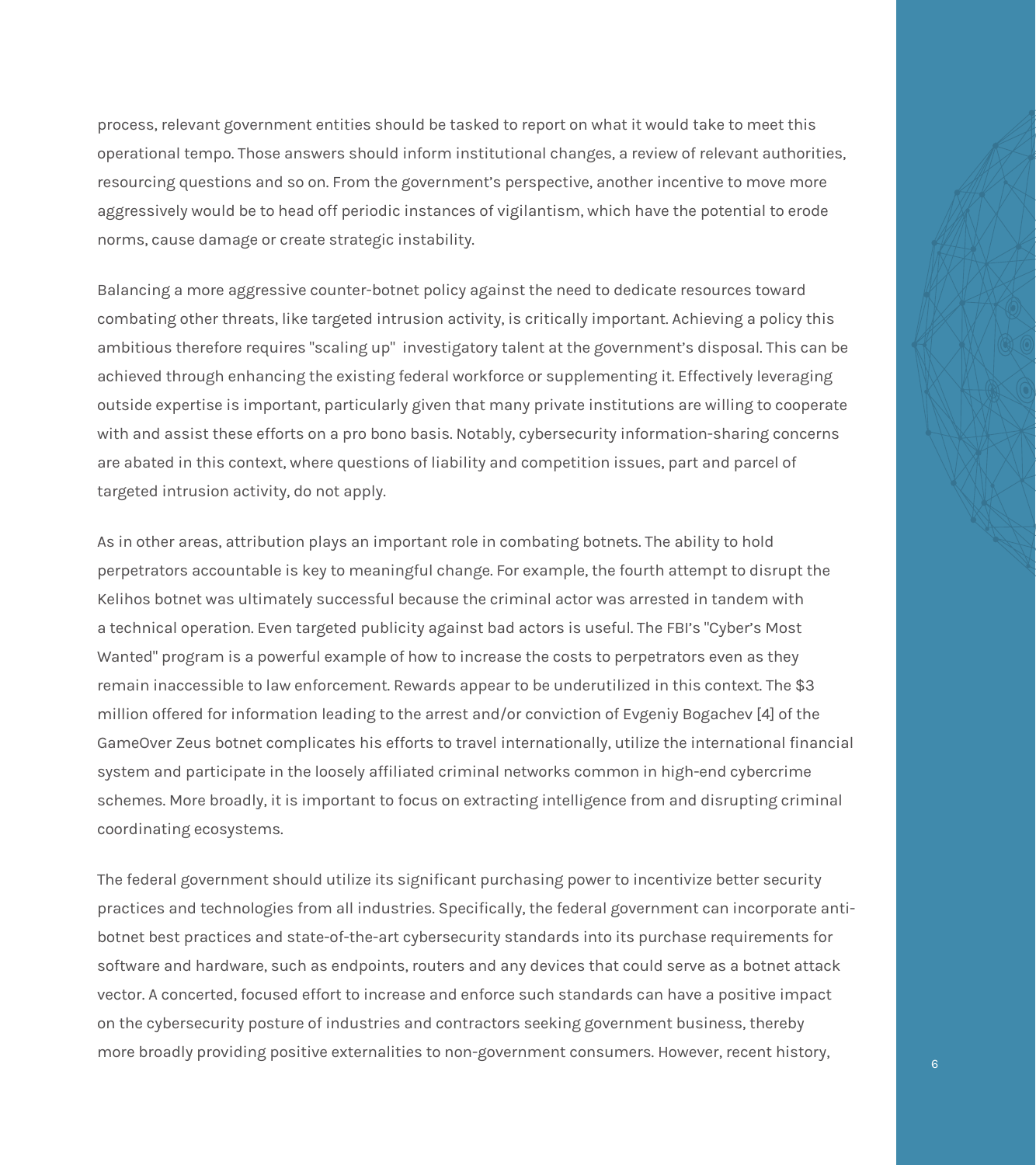for instance regarding IPv6 adoption, demonstrates that the federal government must scrutinize its vendors to distinguish between the purported capabilities of a product or service and the actual, proven deployment of requisite technologies.

6. INTERNATIONAL: How does the inherently global nature of the internet and the digital supply chain affect how we should approach this problem? How can solutions explicitly address the international aspects of this issue?

Combating global botnets and automated threats requires a high degree of collaboration across foreign government, industry and non-governmental partners. Language, legal and policy differences can pose challenges, however, in practice, cooperation works reasonably well, particularly on an industry-toindustry basis.

Mutual legal assistance treaty (MLAT) enhancements, or reforms, might speed international law enforcement efforts, increasing the rate of successful arrests. Whether through increased staffing or other means, it is necessary to ensure that MLATs can be prioritized and processed rapidly when digital evidence is involved. Given the near-consensus on the need to combat botnets, particularly relative to inherent challenges in addressing targeted intrusion activity, governments have the opportunity to utilize counter-botnet initiatives as confidence-building measures between technical agencies. It is important to make progress on this issue now, as the window for action may be closing. Over the past few years, nation-state actors have increasingly leveraged botnets generally and DDoS attacks specifically. In some instances, CrowdStrike has observed state actors piggybacking on traditional criminal botnet infrastructure, searching compromised hosts for information or access of potential interest, sometimes only in highly localized areas. Such developments may eventually complicate international cooperation or narrow the base of potential participants.

Globally, domain names often play a role in the command and control of botnets. Consequently, it is important for the federal government to use its influence in the Internet Corporation for Assigned Names and Numbers (ICANN) Governmental Advisory Committee (GAC) to advocate for policies that incentivize domain name registries and registrars to play a proactive role in preventing malicious registrations before they are used for botnet infrastructure. Moreover, the federal government should encourage all parties involved in ICANN's multi-stakeholder community to collaborate on an anti-botnet initiative.

 $7. \ \textcolor{red}{\mathsf{USERS:}}$  What can be done to educate and empower users and decision-makers, including enterprises and end consumers?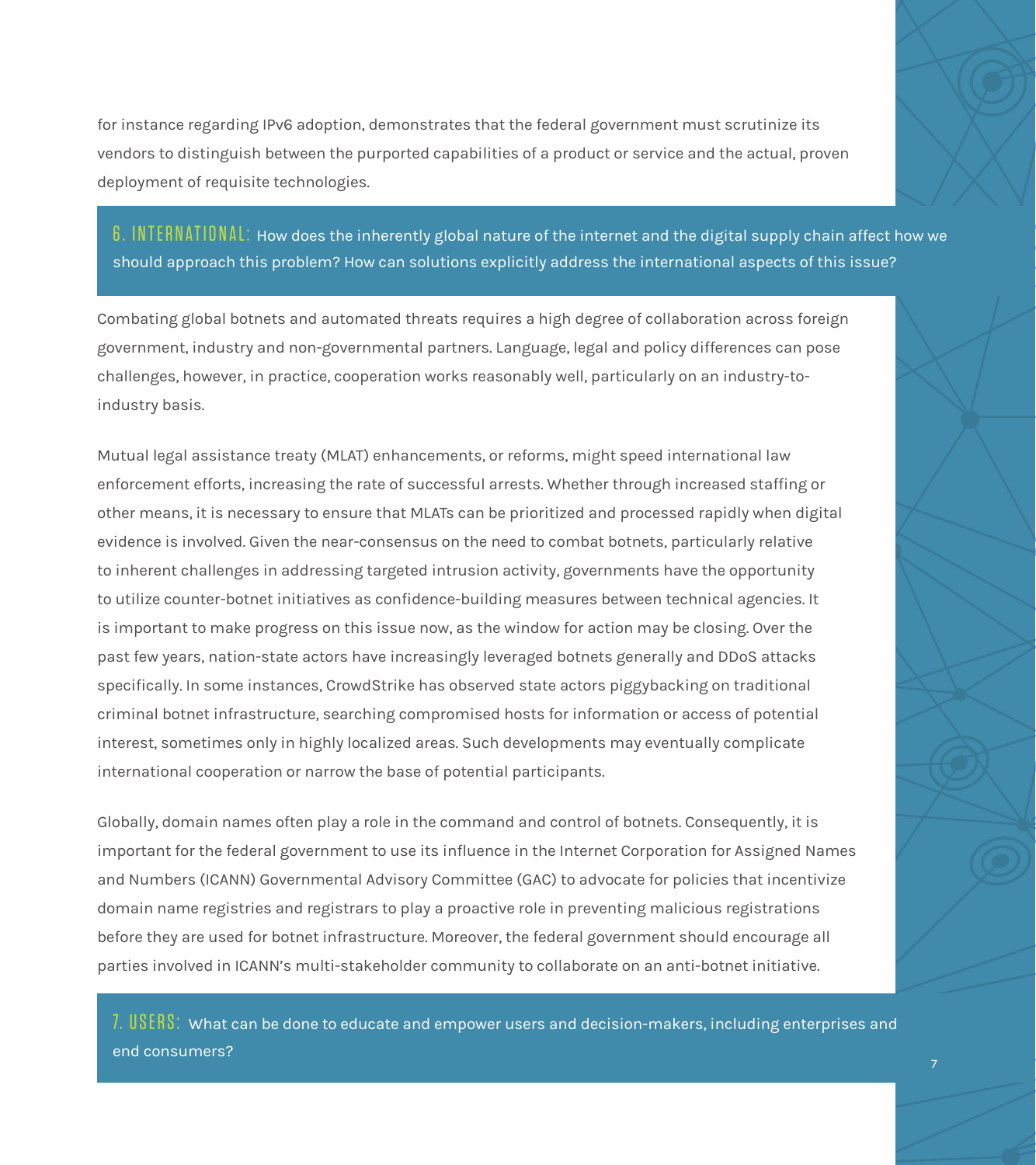Decision-makers should study past counter-botnet efforts and codify the lessons learned. CrowdStrike supports continued user education, but recognizes that there are limitations on the extent to which users can protect themselves, and security practitioners should be careful not to victim-blame. In parallel, the community should place greater emphasis on victim notification and cleanup efforts, even if it inconveniences users. Relying on the eventual decay of infected hosts is a weak solution; as we approach the 10-year anniversary of the advent of Conficker, variants still appear to infect a million or more nodes. The problem will not just go away over an acceptable timeframe. As threats become more sophisticated, the burden falls increasingly on tech companies, security providers and enterprises, in some instances enabled by governments.

As with other common problems, it is critical to move away from the failing status quo model of victim self-help and post-damage mitigation to a future in which those most capable of protecting infrastructure and endpoints are empowered and incentivized to stop botnets and the automated threats of tomorrow. A winning strategy depends on prioritizing the issue, enhancing law enforcement resources, encouraging industry best practices, promoting device security transparency, and shifting toward vendor-managed, next-generation cybersecurity technologies.

#### **III. FURTHER INFORMATION**

CrowdStrike is the leader in next-generation endpoint protection, threat intelligence and response services. CrowdStrike's core technology, the CrowdStrike Falcon platform, stops breaches by preventing and responding to all attack types – both malware and malware-free. CrowdStrike has revolutionized endpoint protection by being the first and only company to unify three crucial elements: next-generation AV, endpoint detection and response (EDR), and a 24/7 managed hunting service — all powered by intelligence and uniquely delivered via the cloud in a single integrated solution.

Falcon uses the patent-pending CrowdStrike Threat Graph™ to analyze and correlate billions of events in real time, providing complete protection and five-second visibility across all endpoints. Many of the world's largest organizations already put their trust in CrowdStrike, including three of the 10 largest global companies by revenue, five of the 10 largest financial institutions, three of the top 10 health care providers, and three of the top 10 energy companies. CrowdStrike Falcon is currently deployed in more than 176 countries.

We Stop Breaches. Learn more: **www.crowdstrike.com**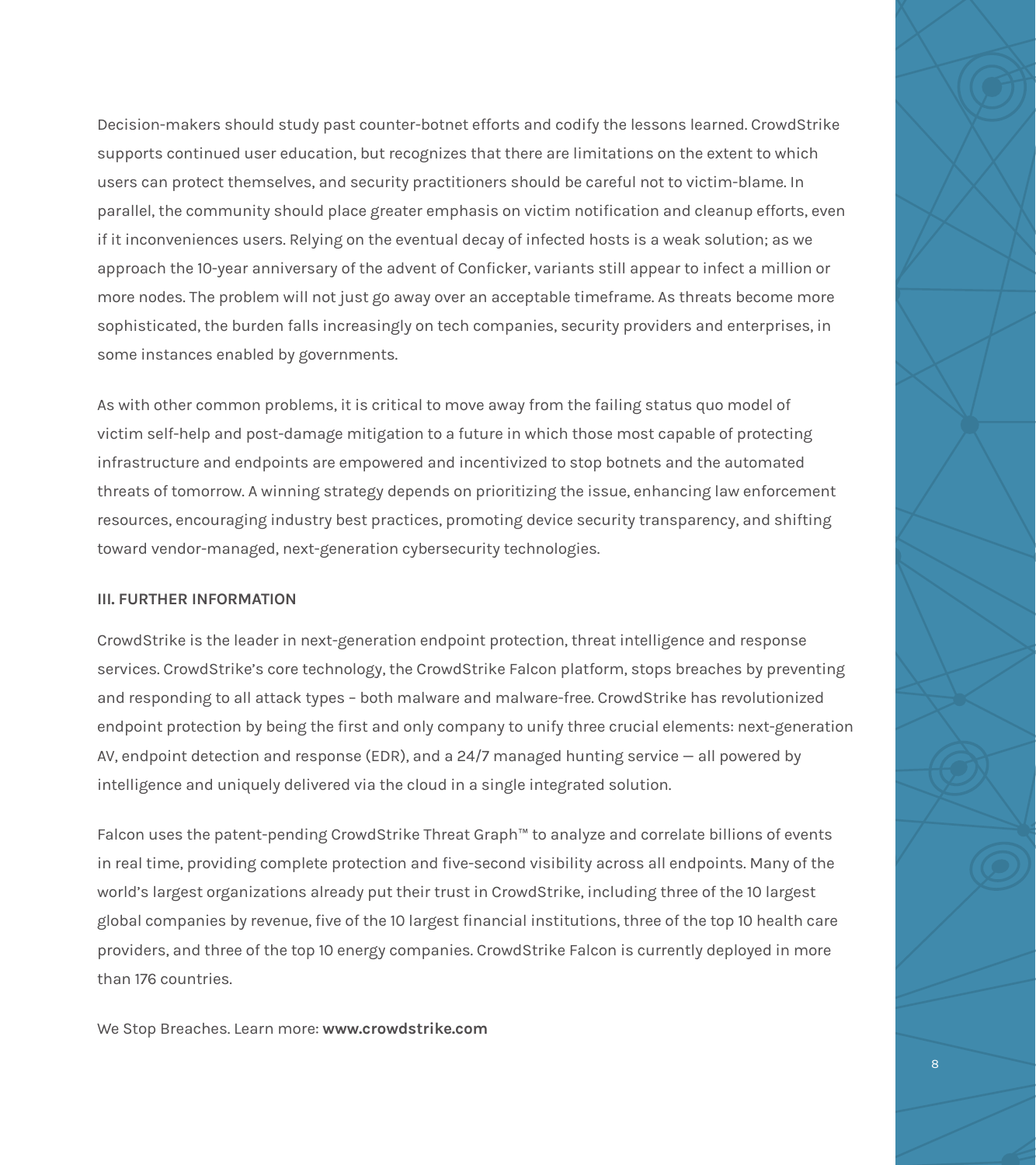We Stop Breaches. Learn more: **www.crowdstrike.com**.

#### **IV. NOTES**

[1] https://www.federalregister.gov/documents/2017/06/13/2017-12192/promoting-stakeholder-actionagainst-botnets-and-other-automated-threats

[2] https://www.whitehouse.gov/the-press-office/2017/05/11/presidential-executive-orderstrengthening-cybersecurity-federal

[3] See: https://www.justice.gov/opa/pr/us-leads-multi-national-action-against-gameover-zeus-botnetand-cryptolocker-ransomware and https://www.justice.gov/opa/pr/justice-department-announcesactions-dismantle-kelihos-botnet-0

[4] https://www.fbi.gov/wanted/cyber/evgeniy-mikhailovich-bogachev/@@download.pdf